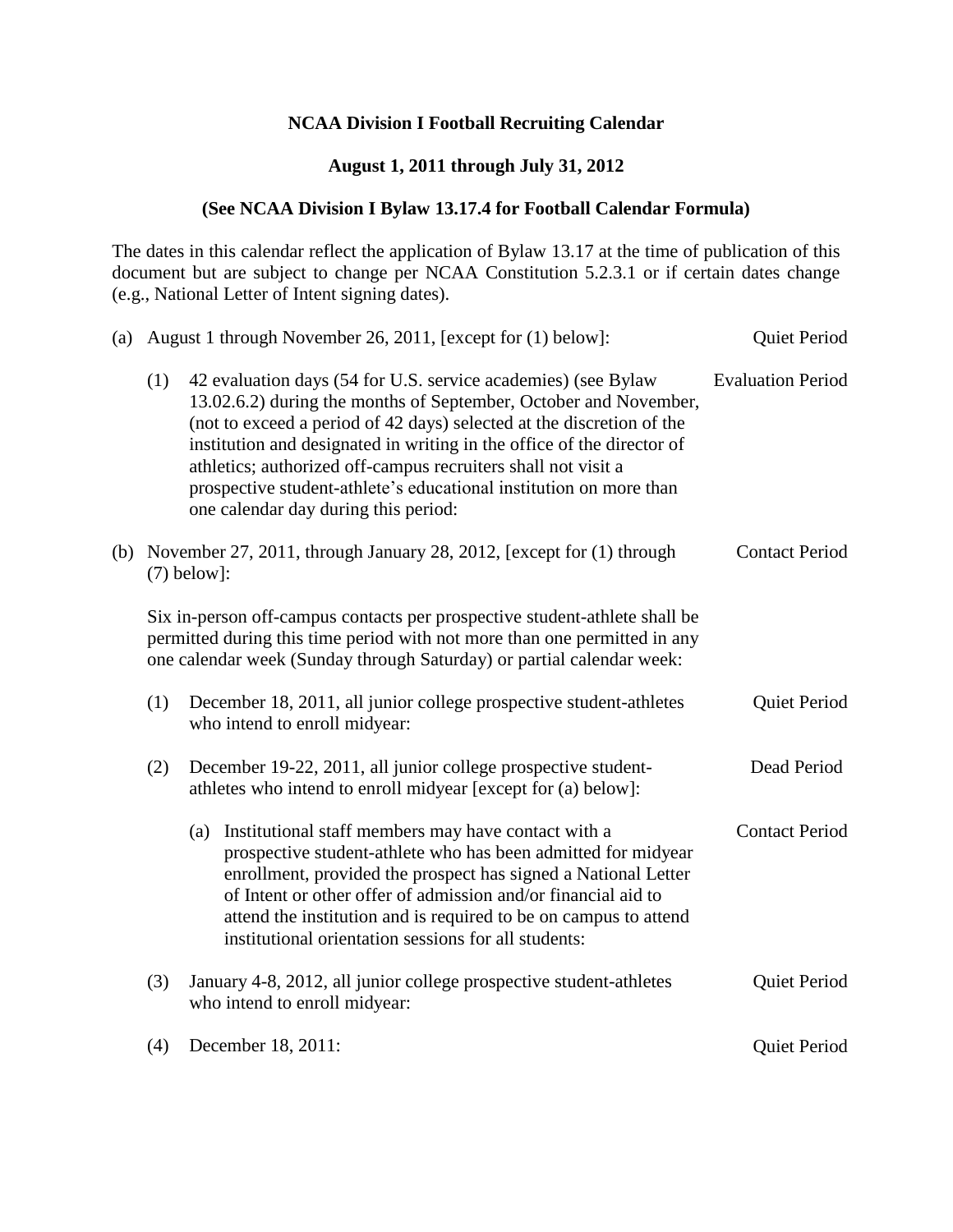|     | (5)                                                    | December 19, 2011, through January 3, 2012, [except for (a)<br>below]:                                                                                                                                                                                                                             |                                                                                                                                                                                                                                                                                                                                                                                                                                                                                                                                                                                                                                                                                               | Dead Period           |  |
|-----|--------------------------------------------------------|----------------------------------------------------------------------------------------------------------------------------------------------------------------------------------------------------------------------------------------------------------------------------------------------------|-----------------------------------------------------------------------------------------------------------------------------------------------------------------------------------------------------------------------------------------------------------------------------------------------------------------------------------------------------------------------------------------------------------------------------------------------------------------------------------------------------------------------------------------------------------------------------------------------------------------------------------------------------------------------------------------------|-----------------------|--|
|     |                                                        |                                                                                                                                                                                                                                                                                                    | (a) Institutional staff members may have contact with a<br>prospective student-athlete who has been admitted for midyear<br>enrollment, provided the prospect has signed a National Letter<br>of Intent or other offer of admission and/or financial aid to<br>attend the institution and is required to be on campus to attend<br>institutional orientation sessions for all students:                                                                                                                                                                                                                                                                                                       | <b>Contact Period</b> |  |
|     | (6)                                                    |                                                                                                                                                                                                                                                                                                    | January 8, 2012:                                                                                                                                                                                                                                                                                                                                                                                                                                                                                                                                                                                                                                                                              | Quiet Period          |  |
|     | (7)                                                    |                                                                                                                                                                                                                                                                                                    | January 9-12, 2012, [except for $(a)$ below]:                                                                                                                                                                                                                                                                                                                                                                                                                                                                                                                                                                                                                                                 | Dead Period           |  |
|     |                                                        | (a)                                                                                                                                                                                                                                                                                                | Institutional staff members may have contact with a<br>prospective student-athlete who has been admitted for midyear<br>enrollment, provided the prospect has signed a National Letter<br>of Intent or other offer of admission and/or financial aid to<br>attend the institution and is required to be on campus to attend<br>institutional orientation sessions for all students:                                                                                                                                                                                                                                                                                                           | <b>Contact Period</b> |  |
| (c) | January 29, 2012:                                      |                                                                                                                                                                                                                                                                                                    | Quiet Period                                                                                                                                                                                                                                                                                                                                                                                                                                                                                                                                                                                                                                                                                  |                       |  |
| (d) | January 30 through February 2, 2012:                   |                                                                                                                                                                                                                                                                                                    | Dead Period                                                                                                                                                                                                                                                                                                                                                                                                                                                                                                                                                                                                                                                                                   |                       |  |
| (e) | February 3 through April 14, 2012:                     |                                                                                                                                                                                                                                                                                                    |                                                                                                                                                                                                                                                                                                                                                                                                                                                                                                                                                                                                                                                                                               |                       |  |
| (f) | April 15 through May 31, 2012, [except for (g) below]: |                                                                                                                                                                                                                                                                                                    | <b>Evaluation Period</b>                                                                                                                                                                                                                                                                                                                                                                                                                                                                                                                                                                                                                                                                      |                       |  |
|     |                                                        | One hundred sixty-eight evaluation days (216 for U.S. service academies)<br>(see Bylaw 13.02.6.2) (excluding Memorial Day and Sundays) selected at<br>the discretion of the member institution and designated in writing in the<br>office of the director of athletics [as provided in (1) below]: |                                                                                                                                                                                                                                                                                                                                                                                                                                                                                                                                                                                                                                                                                               |                       |  |
|     | (1)                                                    |                                                                                                                                                                                                                                                                                                    | An authorized off-campus recruiter may use one evaluation to<br>assess the prospective student-athlete's athletics ability and one<br>evaluation to assess the prospective student-athlete's academic<br>qualifications during this evaluation period). If an institution's<br>coaching staff member conducts both an athletics and an academic<br>evaluation of the prospective student-athlete on the same day during<br>this evaluation period, the institution shall be charged with the use<br>of an academics evaluation only and shall be permitted to conduct a<br>second athletics evaluation of the prospective student-athlete on a<br>separate day during this evaluation period. |                       |  |